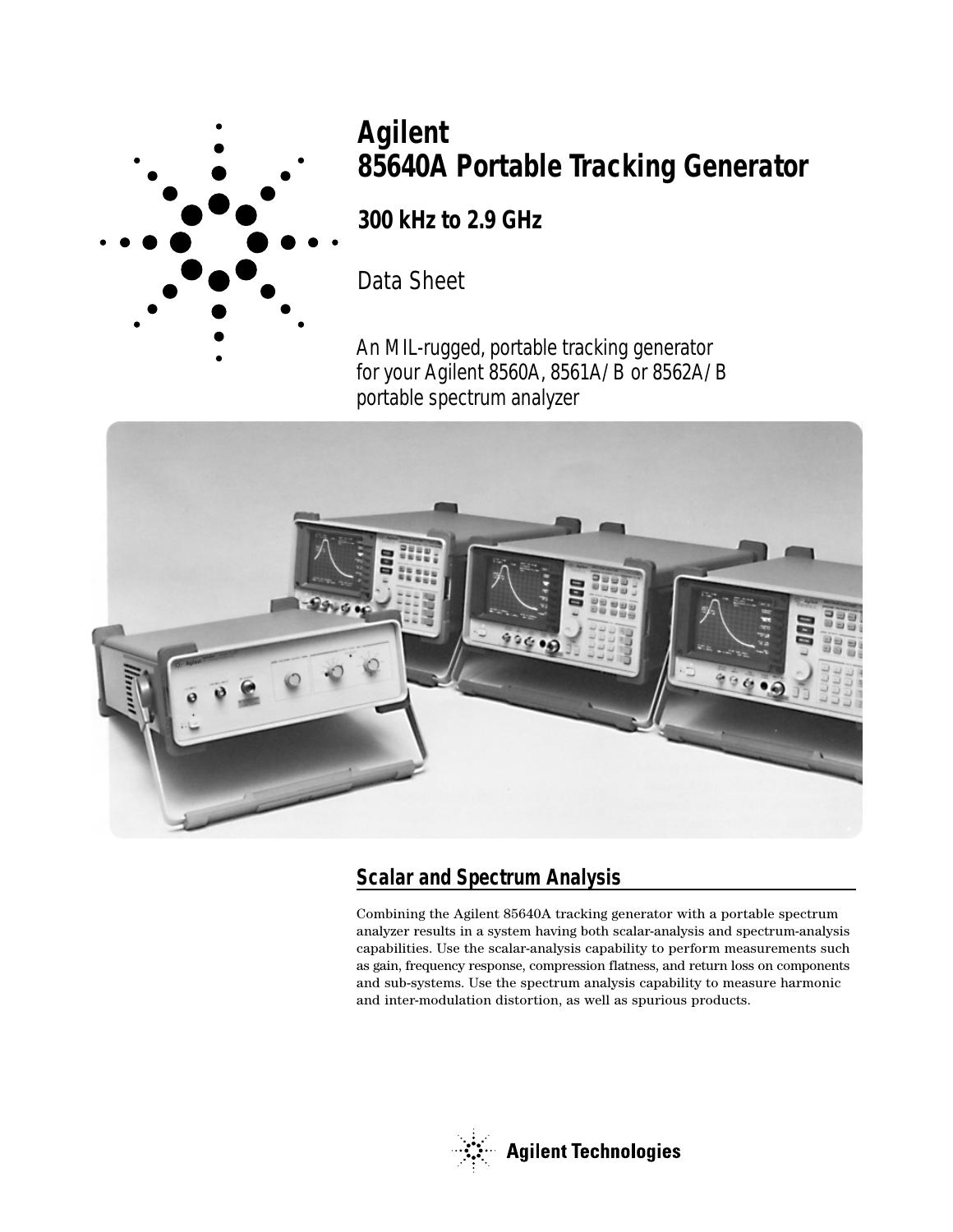

## **Versatility in the Field**

The combination of the 85640A and a portable analyzer allows you to make a wide variety of scalar measurements in the field. Check sub-system performance and make antenna return-loss measurements to isolate potential problems. Use your portable scalar system and the analyzer's built-in FFT capability to locate faults in cables and interconnections. Opens and shorts, as well as damaged or poorly-connected cables, can be isolated and then repaired.

## **Portable and Rugged**

Lightweight, portable, and MIL-rugged, the 85640A is the perfect addition to your 8560A, 8561A/B or 8562A/B portable spectrum analyzer. The 85640A also shares the five-minute warm-up and tough environmental specifications found in these analyzers. So, it's an ideal solution for field-service, bench, and manufacturing scalar measurements.



**High Throughput and Wide Dynamic Range**

A tracking generator combined with a spectrum analyzer allows measurements to be made with fast, continuous sweeps. The 85640A features a dynamic range higher than 115 dB and shares the synthesized frequency accuracy of the spectrum analyzer. This lets you quickly and accurately make real-time adjustments of devices and measure parameters such as filter rejection and switch insolation. In addition, the 85640A includes a manually-controlled, built-in output attenuator and vernier, so you can vary the output level for measurements like gain compression.

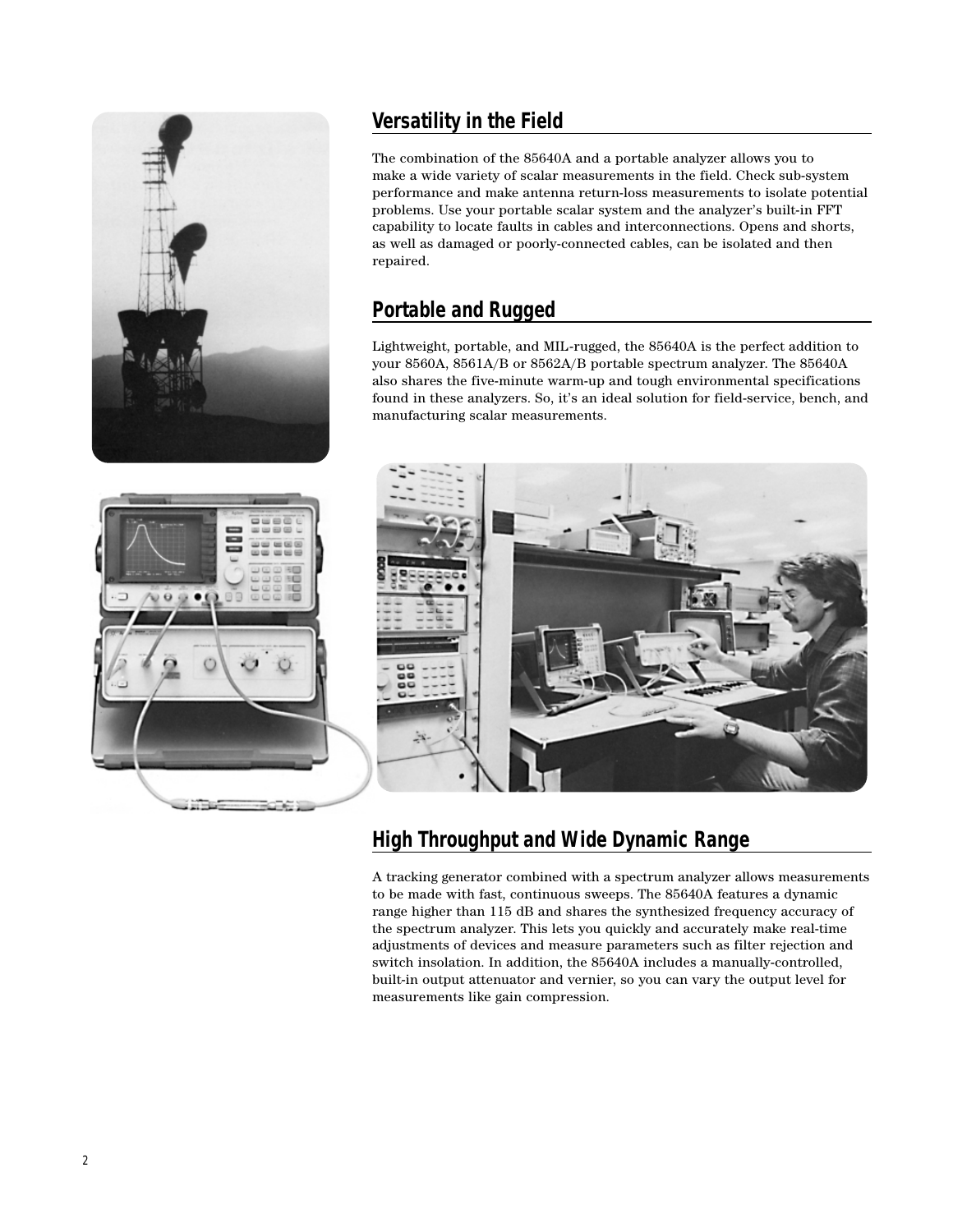## **Specifications**

Specifications describe the instrument's warranted performance. Typical performance is non-warranted. Supplemental characteristics are denoted by "nominal" or "approximately"; these constitute non-warranted functional performance information derived during the design process and are not tested on a continuing basis.

Unless noted, all specifications describe the instrument's warranted performance under the following conditions: 5-minute warm-up from ambient conditions, tracking adjusted, 1-year calibration cycle, and environmental requirements met.

## **Frequency/amplitude**

| Frequency range<br><b>Tracking drift</b>              | 300 kHz to 2.9 GHz<br>300 Hz per hour (nominal) (after 30 min. warm-up) |  |
|-------------------------------------------------------|-------------------------------------------------------------------------|--|
| Output power level                                    |                                                                         |  |
| Max                                                   | 0 dBm                                                                   |  |
| Range                                                 | $-80$ dBm to 0 dBm                                                      |  |
| Resolution                                            | 10 dB with atten, vernier continuously adjustable                       |  |
| <b>Flatness</b>                                       | ±2.0 dB (ref to 300 MHz with 10 dB atten.)                              |  |
| Vernier range                                         | $>10$ dB                                                                |  |
| Output attenuator                                     |                                                                         |  |
| Range                                                 | 70 dB                                                                   |  |
| Switching accuracy                                    |                                                                         |  |
| (10 to 70 dB settings ref to 0 dB) $\pm 0.8$ dB/1Ø dB |                                                                         |  |
| $+1.5$ dB max                                         |                                                                         |  |
| Repeatability                                         | $\pm 0.2$ dB (nominal)                                                  |  |
| Spurious output (-10 dBm, 10 dB atten)                |                                                                         |  |
| Harmonic spurs                                        | $<-25$ dBc                                                              |  |
| Non-harmonic spurs                                    |                                                                         |  |
| 300 kHz to 2.0 GHz $<-27$ dBc                         |                                                                         |  |
| 2.0 to 2.9 GHz $\sim$ -23 dBc                         |                                                                         |  |
| LO feedthrough                                        | (> 2.9 GHz) < -26 dBm                                                   |  |
| <b>Output return loss</b>                             |                                                                         |  |
| 0 dB atten                                            | 10dB                                                                    |  |
| 10 dB atten                                           | 17 dB (nominal)                                                         |  |
| Dynamic range (1 MHz to 2.9 GHz, 300 Hz RBW)          |                                                                         |  |
| 300 kHz to 1 MHz                                      | 95 dB                                                                   |  |
| 1 MHz to 2.7 GHz 115 dB                               |                                                                         |  |
| 2.7 to 2.9 GHz                                        | 110 $dB$                                                                |  |
| Min RBW supported                                     | 300 Hz                                                                  |  |
|                                                       | 100 Hz (8561A, 8562A/B)                                                 |  |
|                                                       |                                                                         |  |

### **Inputs and outputs**

| Type N female, front panel                         |
|----------------------------------------------------|
| 50 ohm (nominal)                                   |
| BNC female, front panel                            |
| SMA female, front panel                            |
| BNC female, real panel                             |
| BNC female, rear panel. Use with negative detector |
|                                                    |